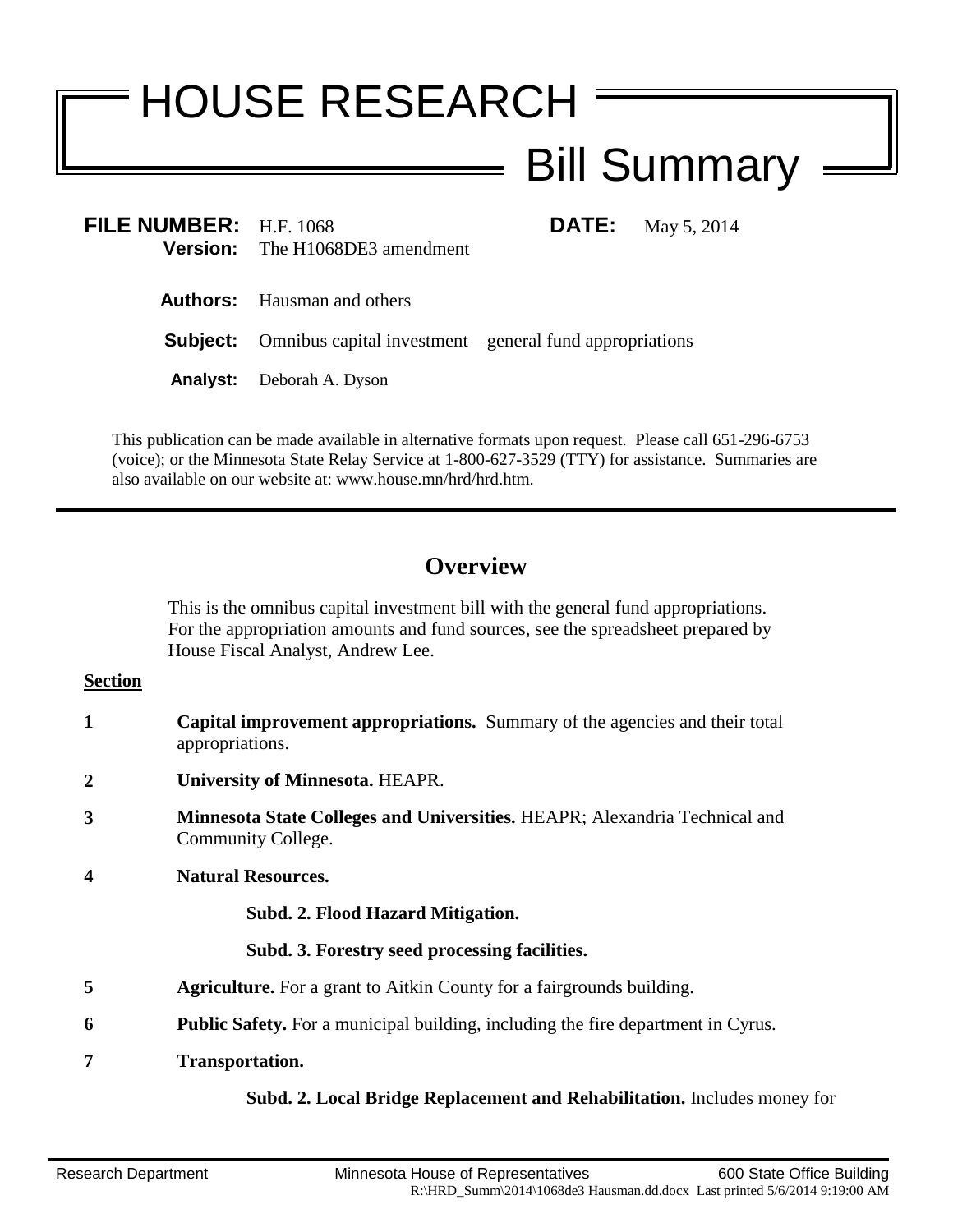#### **Section**

Hennepin County to restore and recondition the Franklin Avenue bridge.

 **Subd. 3. Local Road Improvement Fund Grants.** Includes money for Richfield 77<sup>th</sup> Street underpass, Armstrong Boulevard project in Anoka, road work in Ramsey County to support the TCAAP site redevelopment, and \$250,000 for Pine Lake Township.

Also includes \$11.448 million for county road repairs and \$3.552 million for city street repairs (pot holes).

**Subd. 4. Safe Routes to School.**

**Subd. 5. Port Development Assistance.**

**8 Metropolitan Council.** For grants for Fish Creek Trail in Maplewood and a pedestrian shared use walkway along a portion of I-35E in St. Paul that has been disrupted by highway work.

**9 Human Services.**

#### **Subd. 2. Minnesota Security Hospital – St. Peter.**

 **Subd. 3. Early Childhood Learning and Child Protection Facilities.** Allows grants to be up to \$1 million for an individual facility.

 **Subd. 4. Advocating for Change Together.** For the Remembering with Dignity grave markers.

- **10 Employment and Economic Development.** For the Innovative Business Development Public Infrastructure grant program.
- **11 Minnesota Historical Society.** For local government grants.
- **12 Waivers authorized (statute governing state assistance after a natural disaster).** Modifies the cross reference to reflect the change in the local bridge grant program made in this bill and for grants under the fracture-critical bridges provision, section 174.50, subdivision 6c, that was added to the statutes after the state assistance after a natural disaster statute was first enacted.
- **13 Bridge costs in smaller cities.** Reinstates without an end date the grant program for small cities; grants were allowed until June 30, 2007 under current law. Strikes the limitation to cities with a net tax capacity of under \$200,000 and provides that engineering, not preliminary engineering, is an eligible use of grant money. Provides that grants may be used for 100 percent of design, engineering, and approach work costs that exceed \$10,000. Provides that grants for construction are for 100 percent of costs. Finally, eliminates the \$200,000 cap on grant amounts.
- **14 Bridge grant program; rulemaking.** Incorporates into the statute governing bridge grants the language that has been in the rider for the appropriation of bond funds for local bridge